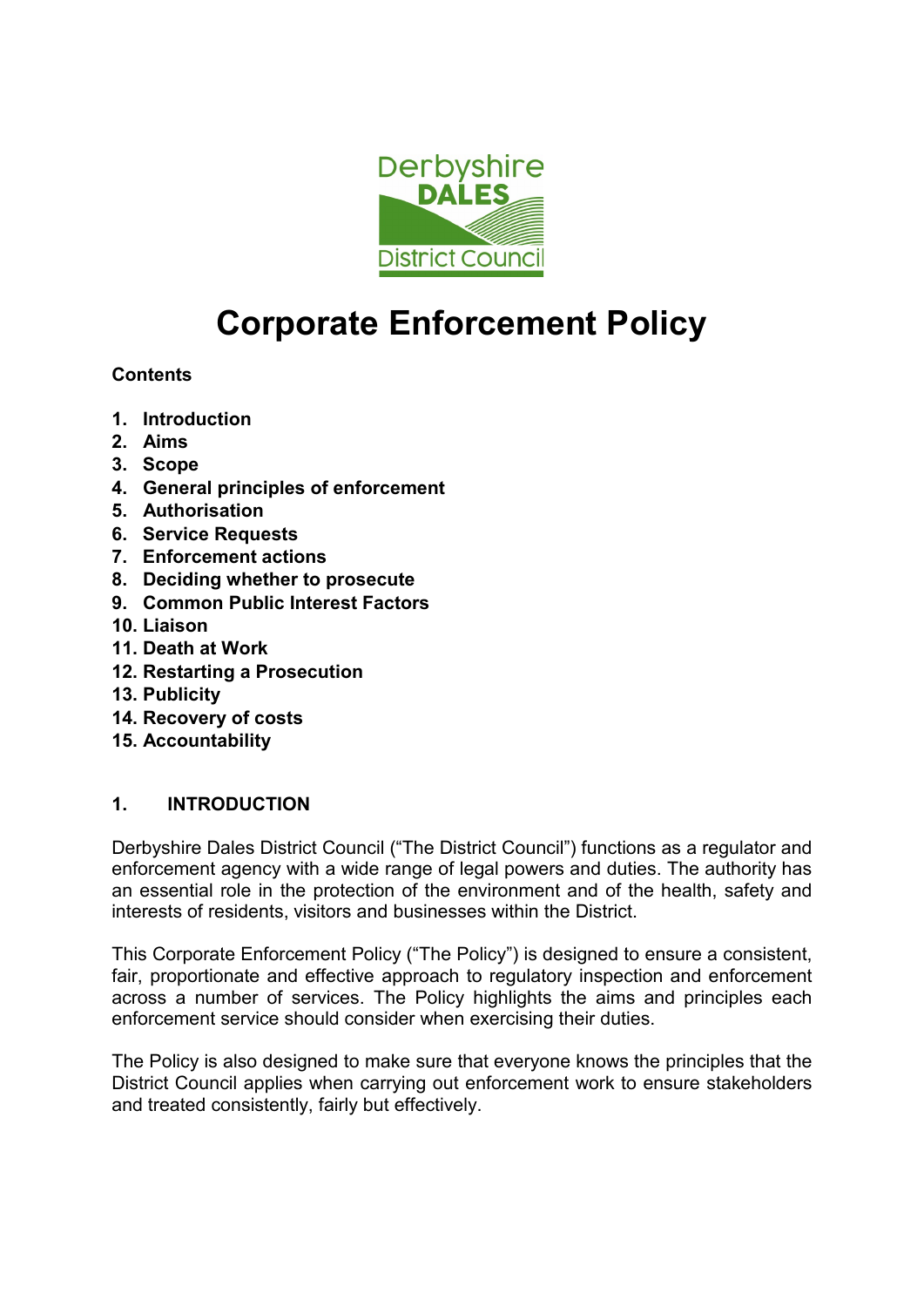# **2. AIMS**

The District Council's aim is to undertake its regulatory and enforcement role in an impartial, open, and consistent manner. This is achieved through education, mediation, advice, inspections, monitoring, and by regulating the activities of individuals and business as necessary. The Policy is based on the principles of openness (about our policies and practices), clear standards (performance and levels of service), proportionality (to secure compliance), consistency (of approach), targeting (of enforcement action) and transparency (of methods and organisation). The Policy follows the principles of the Human Rights Act 1998.

Securing compliance through the use of enforcement powers and sanctions, including prosecution, is sometimes necessary to achieve this. In doing this, the District Council's enforcement officers will act in accordance with the guidance and standards set out in this policy.

In particular Derbyshire Dales District Council will:

- Work with people and businesses to help them understand and comply with their legal responsibilities, obligations and whether the outcomes can be achieved by less burdensome means while supporting economic growth.
- Undertake proportionate, fair and effective enforcement activities
- Robustly challenge the actions of individuals who have a negative effect on the community
- Liaise and co-operate closely with partner agencies to ensure the most appropriate and proportionate action is taken in each case
- Ensure enforcement staff are competent, appropriately trained, and apply this policy and its principles professionally and consistently
- Make information about this policy widely available to the public and businesses within and outside Derbyshire Dales
- Act in accordance with the Code for Crown Prosecutors and the Regulators' Code.
- Have regard to other Council policies and procedures that sit underneath this overarching policy.

## **3. SCOPE**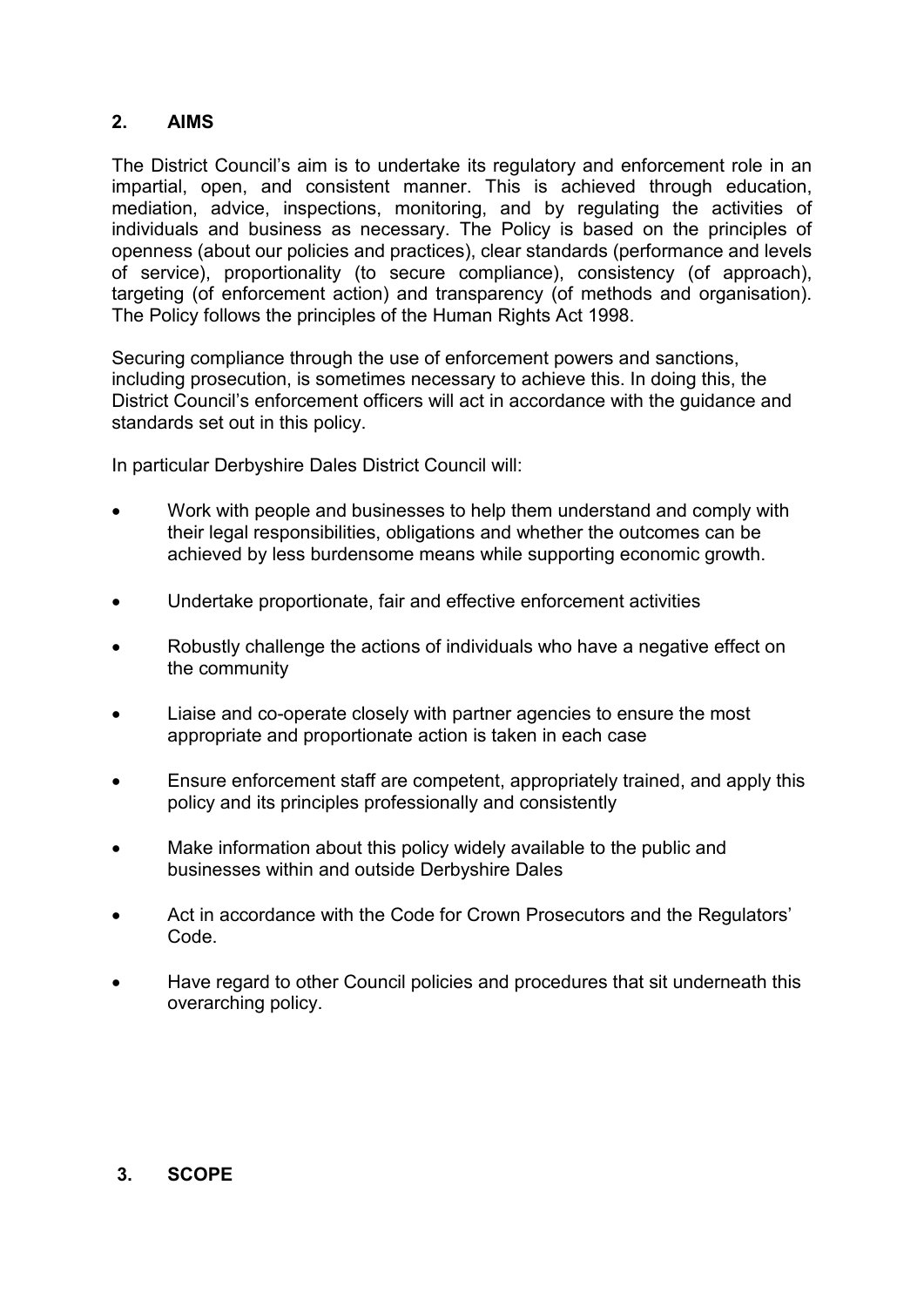This Policy sets out the general principles of enforcement and applies to all enforcement functions carried out by the District Council. It supports and supplements existing specific guidance on enforcement action contained in the statutory Regulators Code and other relevant guidance documents, and guidelines issued by other government departments.

Further more detailed guidance on certain functions (for example on Food Safety and Health and Safety at Work enforcement) is contained within specific departmental protocols. These are consistent with and are intended to support this document and, provide detailed information about the use of specific legal powers having regard to any relevant statutory codes of practice and guidance.

Included in the District Council's functions is the ability to deal with Anti-Social behaviour matters. The District Council has various powers in order to tackle Anti-Social behaviour, some of which include criminal sanctions. This policy is not intended to deal with Anti-Social behaviour enforcement and any policy on Anti-Social behaviour takes precedent and nothing in this Policy is intending to limit the options available to tackle such behaviour.

#### **4. GENERAL PRINCIPLES**

In enforcing relevant legislation, the District Council will pay due regard to the following principles of good enforcement practice.

**Standards**: where appropriate, clear standards will be drawn up to set out the level of service and performance that can be expected by service users.

**Openness:** against whom enforcement action is considered will receive sufficient explanation in plain English to enable them to understand what is expected of them. The District Council will give clear explanations of things which are legal requirements, and things which are recommendations. Our correspondence and advice, where appropriate will set out clear deadlines as to when and what appropriate action is required.

**Helpfulness:** prevention is better than cure and the District Council will actively work with people and businesses to advise on and assist with compliance.

**Consistency:** Broadly similar approaches will be used in similar circumstances in order to achieve consistent ends. The District Council recognises that businesses and people expect consistency from different enforcement officers, The District Council will continue to take steps to promote consistency of enforcement.

**Proportionality:** Enforcement action will be related to the risk and the public interest. Any action taken by enforcement officers to achieve compliance with the law will depend on the seriousness of any breach.

Any decision regarding enforcement action will be taken on the merits of each case, be impartial and objective. It will not be affected by race, disability, socio-economic factors, age, politics, gender, sexual orientation or religious beliefs of any District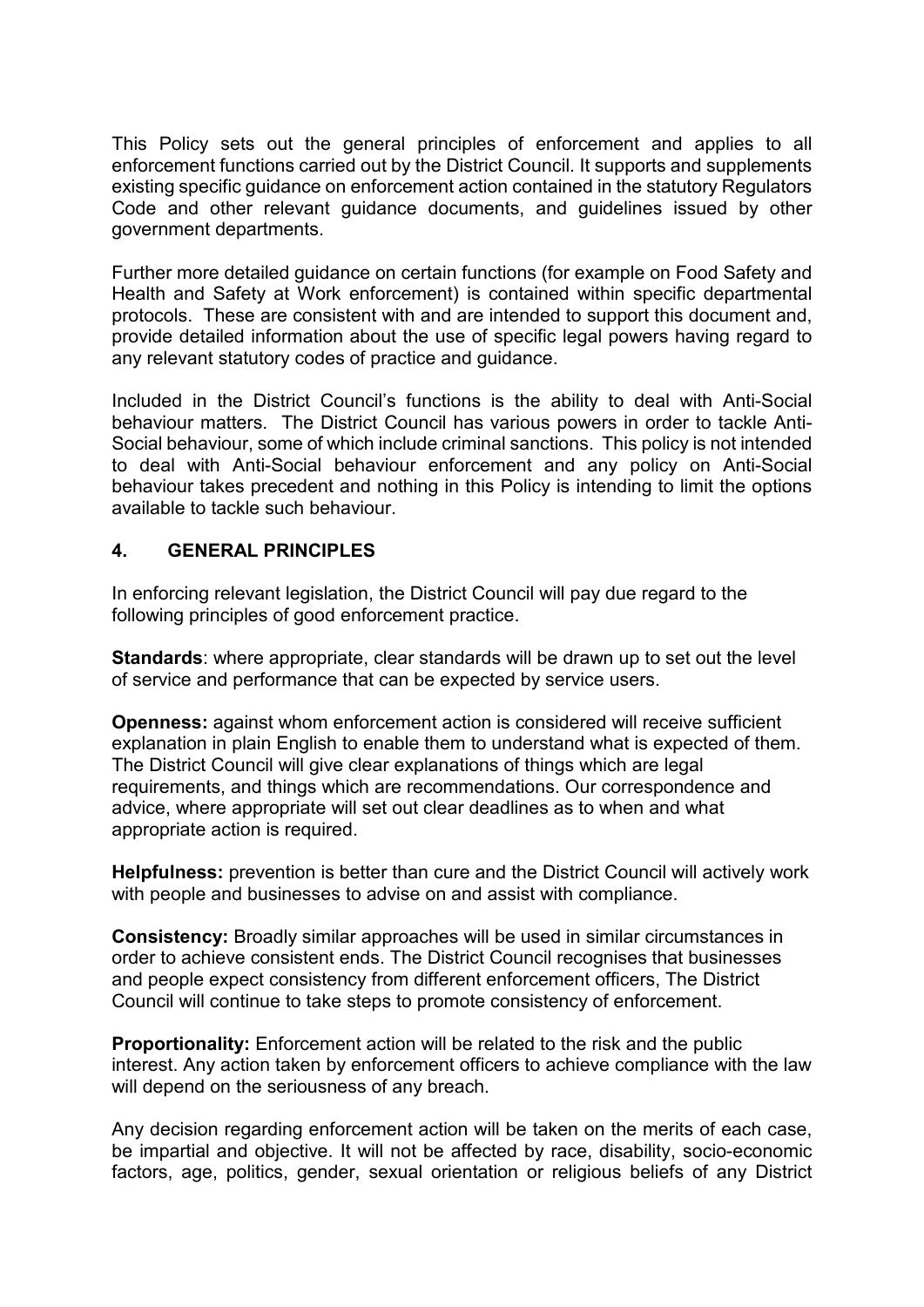Council employee, offender, victim or witness. However, where a victim has been targeted by an offender by virtue of their status (eg ethnicity) or where the perpetrator is young or vulnerable, consideration will be given to this when deciding on any course of action.

Where appropriate, the District Council will seek to achieve compliance through early engagement, mediation, education and advice. Where this is deemed by officers to be an inappropriate route, their decisions will be recorded and justified. Further if Officers believe that any provision of the Regulators Code does not apply they will record that decision and the reasons for it

# **5. AUTHORISATIONS**

The District Council's Constitution specifies the decision making process and delegates to the relevant Officers of the District Council to undertaken enforcement actions. This can include investigating .complaints, serving notices and taking legal action.

Enforcement action under the relevant Acts will only be initiated by suitably qualified, experienced and competent Enforcement officers who are properly authorised in writing.

Any decision to instigate a criminal prosecution will have the case reviewed by suitably qualified legal advisors who will apply the Code for Crown Prosecutors before allowing the prosecution to proceed.

## **6. SERVICE REQUESTS**

If the District Council receive a complaint which may result in enforcement action against a business or individual, it will be brought to their attention as soon as practicable. Officers will keep complainants and witnesses informed of the progress of any enforcement action taken. In circumstances where notifying any party could impede enforcement action, notification will not take place until those circumstances no longer exist.

## **7. ENFORCEMENT ACTIONS**

The following courses of action are available to the Council:

- Use of informal warnings
- Provision of written advice and guidance
- Issuing Fixed or Variable Penalty / Monetary Notices
- Suspending, revoking, or attaching conditions to an existing licence or refusing an application for a new one
- Statutory Notices Stop / Prohibition Notices
- Simple Cautions
- Undertaking work in default (in appropriate cases)
- Undertakings / Injunctive Proceedings
- Prosecution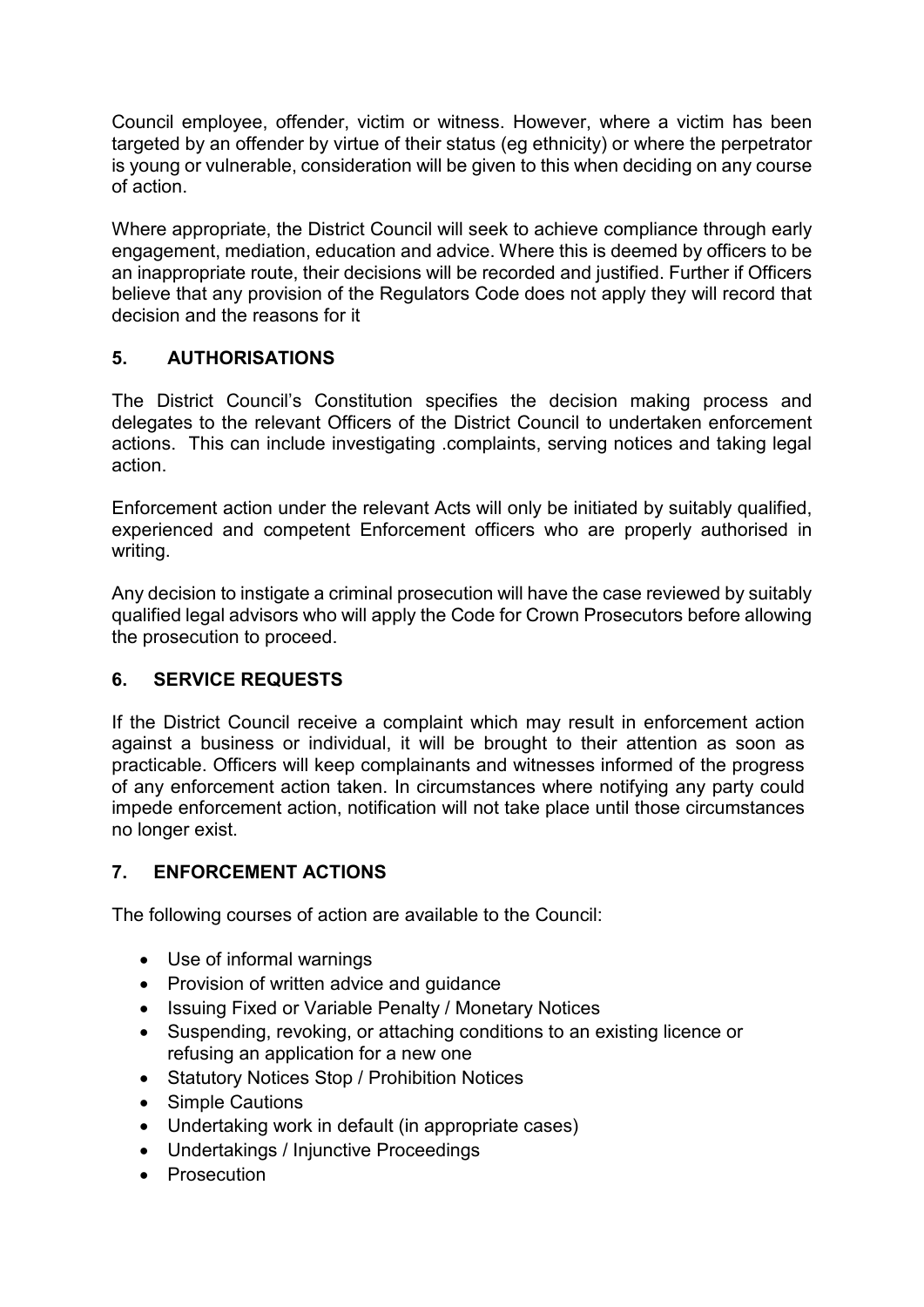- Confiscation and Seizure / Forfeiture (including Proceeds of Crime Act 2002 applications)
- No action where it is considered not to be in the public interest to proceed.

Any sanctions and penalties imposed will be consistent, balanced, and fairly implemented. They will relate to common standards which ensure the adequate protection of individual safety and welfare, public safety, financial security, or the environment. Where it is clear that another regulator is responsible for enforcing any matter or imposing any form of sanction, the matter will be passed across to them accordingly; however this will not preclude an investigation from taking place to ascertain relevant facts. The aim of using sanctions and penalties is to: Protect the public and businesses from harm

- Stop the infringing conduct immediately
- Change the behaviour of the offender
- Deter future non-compliance and reassure the community
- Restore the harm caused by regulatory non-compliance
- Eliminate any financial gain or benefit from non-compliance
- Be proportionate to the nature of the offence and the harm, or risk of harm caused and with consideration as to the public stigma that might come with receiving a criminal conviction

# **8. DECIDING WHETHER TO PROSECUTION**

The requirements of the Code for Crown Prosecutors ("The Code") applies to prosecutions undertaken by the District Council.

Under the General Principals of the Code it states

"The independence of the prosecutor is central to the criminal justice system of a democratic society. Prosecutors are independent from persons or agencies that are not part of the prosecution decision-making process… prosecutors are also independent from the ….investigators. Prosecutors must be free to carry out their professional duties without political interference and must not be affected by improper or undue pressure or influence from any source."

As such all decisions taken to prosecute will be assessed by suitable qualified legal advisors in their role as the Prosecutor.

There are two further stages in the decision to take formal enforcement action.

- Stage 1 : the evidential test
- Stage 2 : the public interest test.

The first stage is the evidential test. If the case does not pass the evidential test, it must not go ahead, no matter how important or serious it may be.

If the case does meet the evidential test, it must then be decided if formal enforcement action is needed in the public interest. This second stage is the public interest test.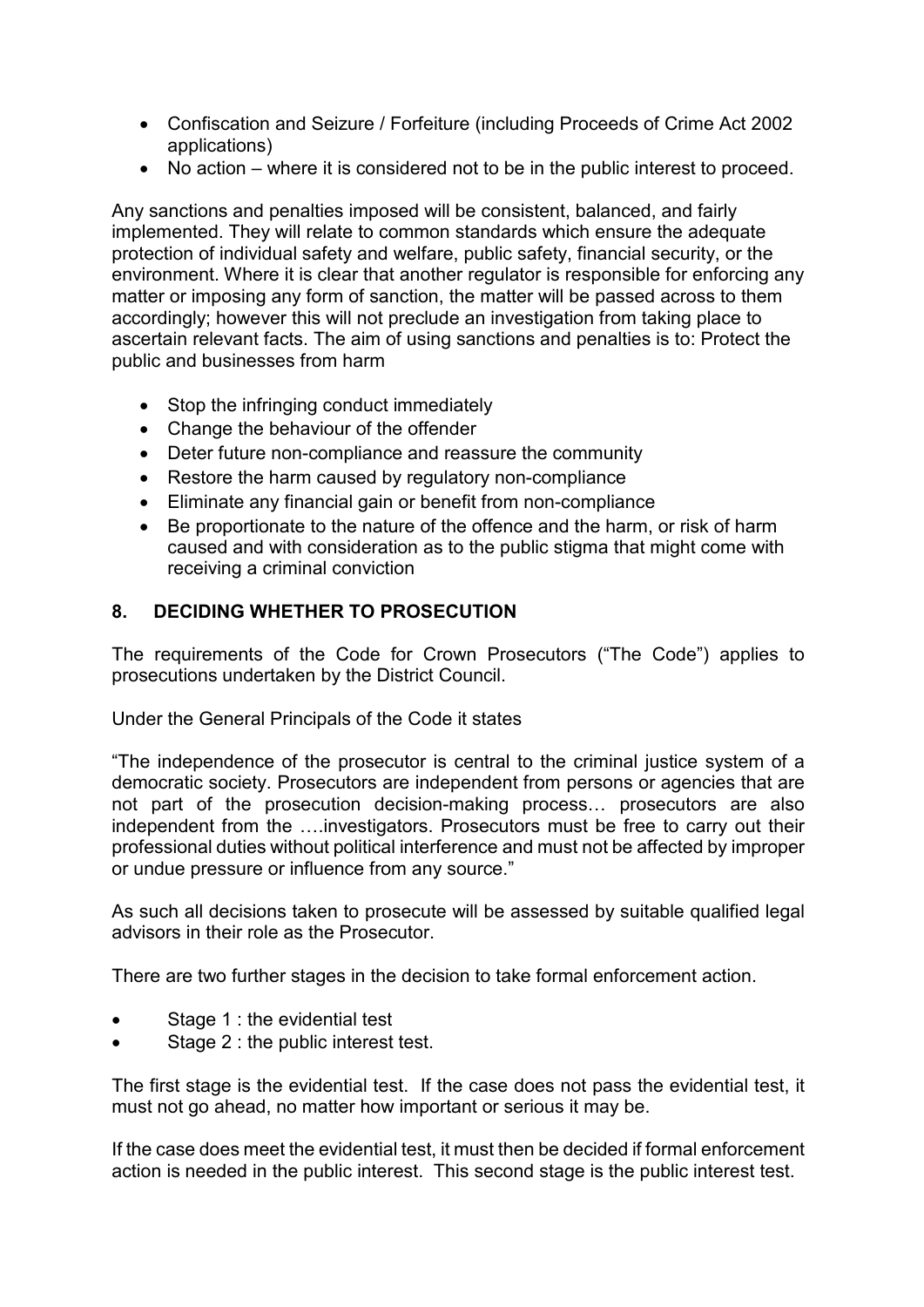The District Council will only start, and continue, with formal enforcement action when the case, in the opinion of the Prosecutor, has passed both tests.

In applying the Code there is nothing that prohibits the Prosecutor from advising the investigating Officers of what additional evidence is required, suggesting other enforcement options or discussing the public interest test with Officers before making a final decision. However the Prosecutor must be minded to their overriding duty to the rule of law and to the Court.

# **9. COMMON PUBLIC INTEREST FACTORS**

Here is a list of common factors that will be considered, both in favour or against a prosecution. There may be other factors considered that are not listed below, but this is an indication of the sort of issues Officers will considered when deciding how to proceed.

A prosecution is likely to be needed if:

- A conviction is likely to result in a significant sentence;
- The evidence shows that the defendant was a ringleader or an organiser of the offence;
- There is evidence that the offence was premeditated;
- The victim of the offence was vulnerable, has been put in considerable fear, or suffered personal, damage or disturbance;
- The offence was motivated by any form of discrimination against the victim's ethnic or national origin, sex, religious beliefs, political views or sexual orientation, or the suspect demonstrated hostility towards the victim based on any of those characteristics;
- There is a marked difference between the actual or mental ages of the defendant and the victim, or if there is any element of corruption;
- The defendant's previous convictions or cautions are relevant to the present offence;
- There are grounds for believing that the offence is likely to be continued or repeated, for example, by a history of recurring conduct.
- The defendant's actions were in committed in full knowledge that it was illegal and either no or little disregard to the impact of their actions.
- The action were an attempt to defraud the public purse

A prosecution is less likely to be needed if:

- The court it likely to impose a nominal penalty;
- The defendant has already been made the subject of a sentence and any further conviction would be unlikely to result in the imposition of an additional sentence or order, unless the nature of the particular offence requires a prosecution;
- The offence was committed as a result of a genuine mistake or misunderstanding (these factors must be balanced against the seriousness of the offence);
- The loss or harm can be described as minor and was the result of a single incident. particularly if it was caused by a misjudgement;
- There has been a long delay between the offence taking place and the date of the trial unless;
	- the offence is serious: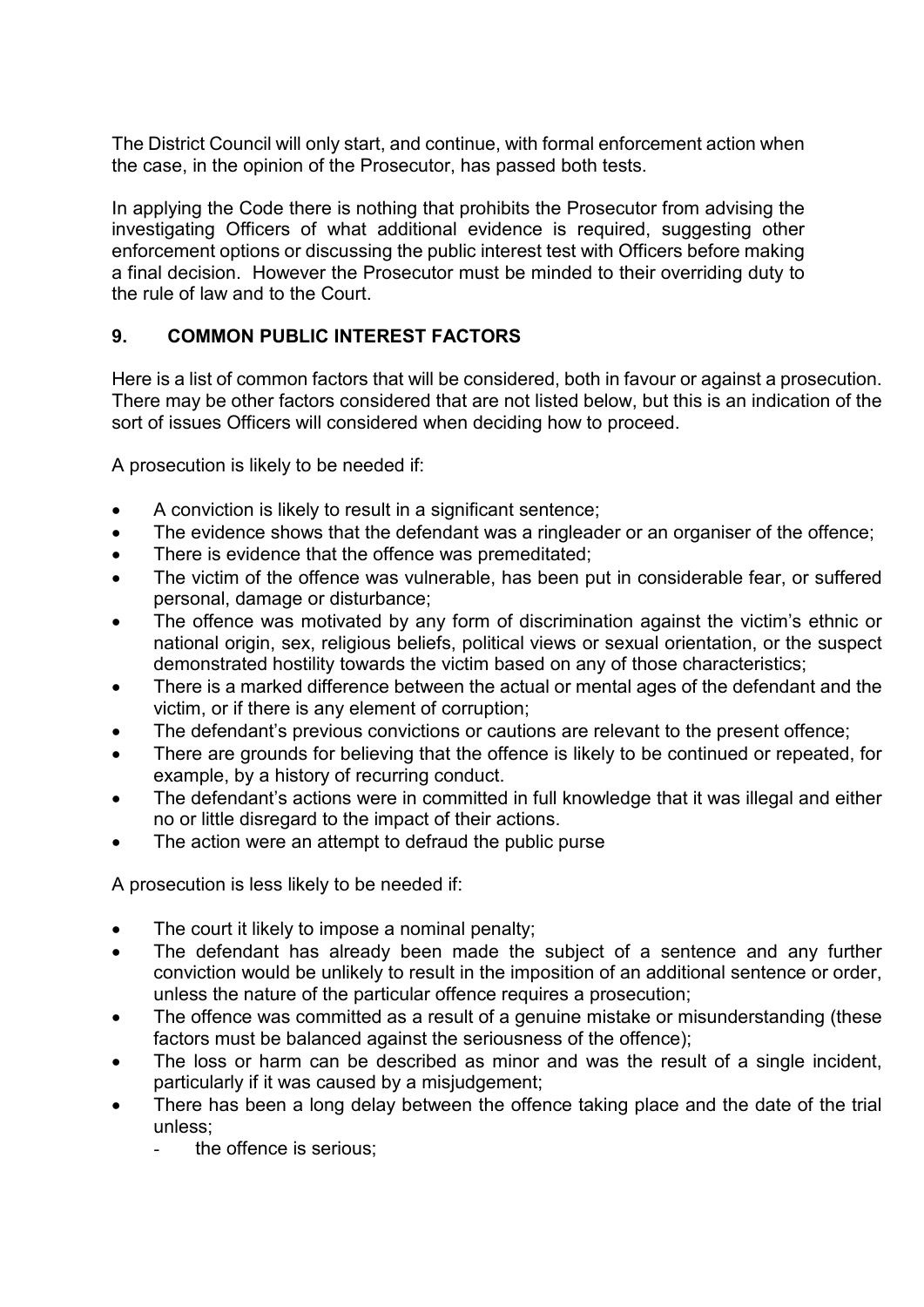- the delay has been caused in part by the defendant; the offence has only recently come to light; or
	- the complexity of the offence has meant that there has been a long investigation.
- A prosecution is likely to have a significant detrimental effect on the victim's physical or mental health, always bearing in mind the seriousness of the offence
- The defendant is elderly or is, or was at the time of the offence, suffering from significant mental or physical ill health, unless the offence is serious or there is a real possibility that it may be repeated.

## **10. LIAISON**

Enforcement activity will be co-ordinated to maximise the effective enforcement of any matters that are related to more than one of the services.

Where an enforcement matter affects a wide geographical area beyond the District's boundaries, or involves enforcement by one or more other local authorities or organisations; all relevant authorities and organisation will be informed of the matter as soon as possible and all enforcement activity co-ordinated with them.

# **11. DEATH AT WORK**

Where there has been a breach of the law leading to a work related death, consideration will be given to whether the circumstances might justify a charge of manslaughter. To ensure any investigation and prosecution are properly coordinated following a work related death, account will be taken of the publication *"Work Related Death – A protocol for liaison"* jointly agreed between Health and Safety Executive, the Association of Chief Police Officers and the Crown Prosecution Service (CPS).

The police are responsible for deciding whether to pursue a manslaughter investigation and whether to refer a case to the CPS to consider possible charges. The Council is responsible for investigating any possible health and safety offences. If evidence suggesting manslaughter is found it will be passed on to the police. If the police or the CPS decide not to pursue a manslaughter case, the District Council will consider its enforcement under its relevant health and safety legislation. However due to the seriousness of the consequences of the breach, prosecution will be the starting consideration for any enforcement action.

## **12. RE-STARTING A PROSECUTION**

People should be able to rely on enforcement decisions taken. Normally, if a suspect or defendant is advised that there will not be a prosecution, or that the enforcement action has been stopped, that is the end of the matter and the case will not start again. But occasionally there are special reasons why enforcement action will re-start, particularly if the case is serious. These reasons include:

- Rare cases where a new look at the original decision shows that it was clearly wrong and should not be allowed to stand.
- Cases which are stopped so that more evidence, which is likely to become available in the fairly near future, can be collected and prepared. In these